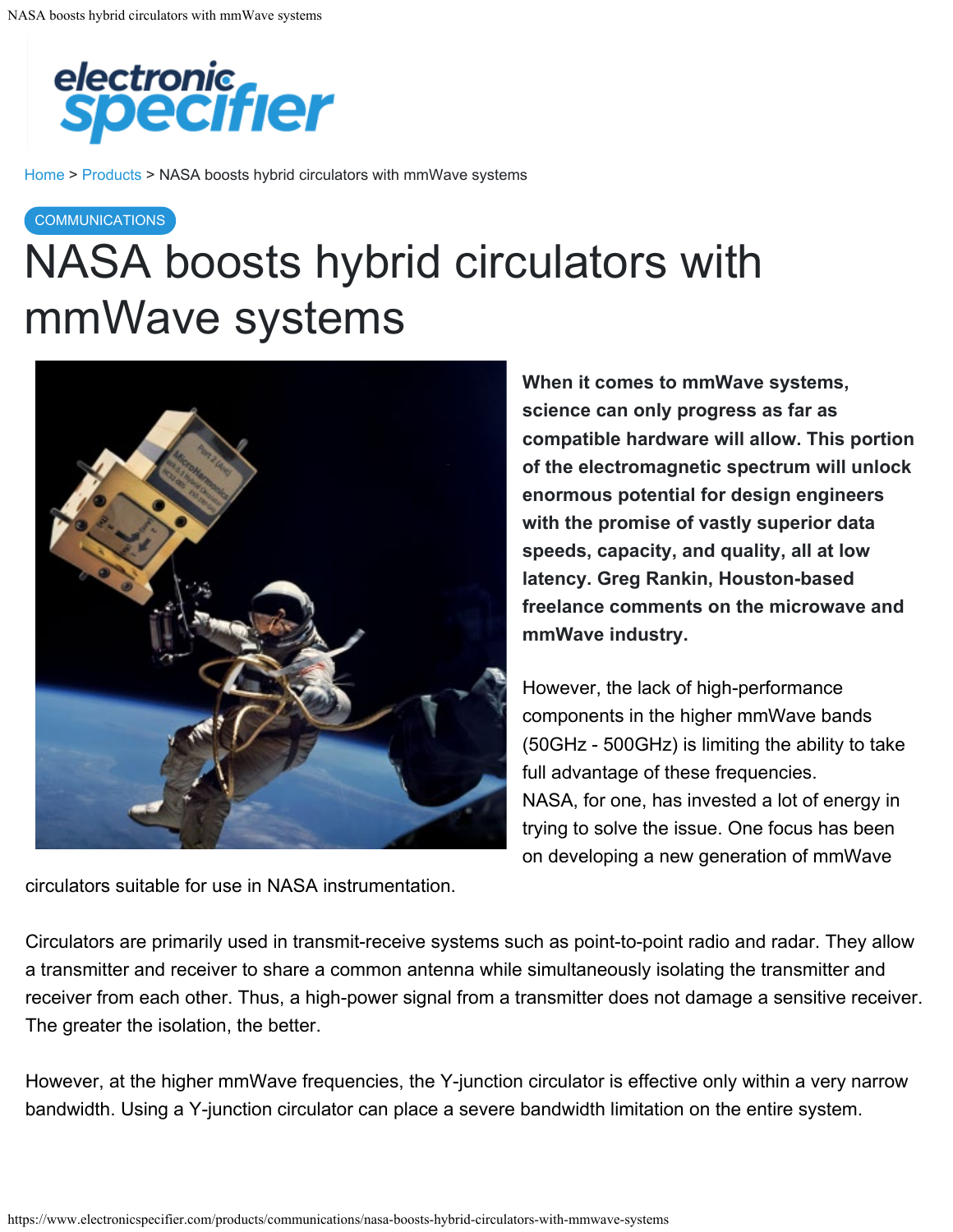In response to this challenge, Small Business Innovation Research (SBIR) Phase I and Phase II contracts were recently awarded by NASA to spur the development of a circulator with significantly higher bandwidth. This effort is paying dividends as a new circulator technology has recently been developed.

This type of circulator, dubbed the "hybrid circulator", can theoretically cover entire waveguide bands with relatively low insertion loss and more than 20dB of isolation. The hybrid circulator will enable designers to push greater volumes of data through systems operating in the upper regions of the mmWave spectrum.

### Stretching the limits

The hybrid circulator is being developed by Micro Harmonics Corporation of Fincastle, VA. Their initial prototypes were designed to cover the 150-190GHz band in WR-5 and were assembled and tested in early 2021. The measured insertion loss was less than 2.2dB and the isolation was greater than 20 dB across the entire 150-190GHz band.

For comparison, a Y-junction circulator operating at 160GHz has a 20dB bandwidth near 3GHz and a slightly higher insertion loss than the hybrid. The bandwidth of the hybrid circulator is thus an order of magnitude greater than that of the Y-junction.

The hybrid circulator gives microwave engineers the option of specifying one component that can operate over multiple bands, making instrument architecture much easier. The hybrid circulators are quickly finding application. NASA's Cloud Radar System group - based at the Jet Propulsion Laboratory (JPL) in California is currently exploring their use in weather radars.

JPL utilises circulators in their high-altitude aircraft and high-throughput satellite communication systems for measuring cloud properties and upper atmospheric constituents. Some of these systems operate in the Gband (167-175GHz) with development also planned at frequencies near 240GHz and beyond. Y-junction circulators are not manufactured at these frequencies due to the extreme sensitivity of the center frequency to small variations in the dimensions of the ferrite core. But the hybrid circulator can easily reach the WR-2.8 band 260-400GHz and possibly beyond.

Many industries have a need for wideband circulators at other mmWave frequencies: airport radar, telecommunications satellites, and high-speed point-to-point data links. Defense applications include bioagent detection, battlefield radar, and nighttime imaging. Commercial applications include 5G (and higher) cellular technology, smart cities, connected vehicles, and other IoT applications.

In radar applications, larger bandwidth makes it easier to discern a target in a given sweep. But for any application, wider bandwidths allow for more data that can be supported since the data rate is directly proportional to the amount of bandwidth around the carrier frequency.

Another problem facing system designers is that few vendors offer standard stock circulators operating in mmWave frequencies. This forces microwave designers to seek custom solutions with narrow bandwidths and long lead times.